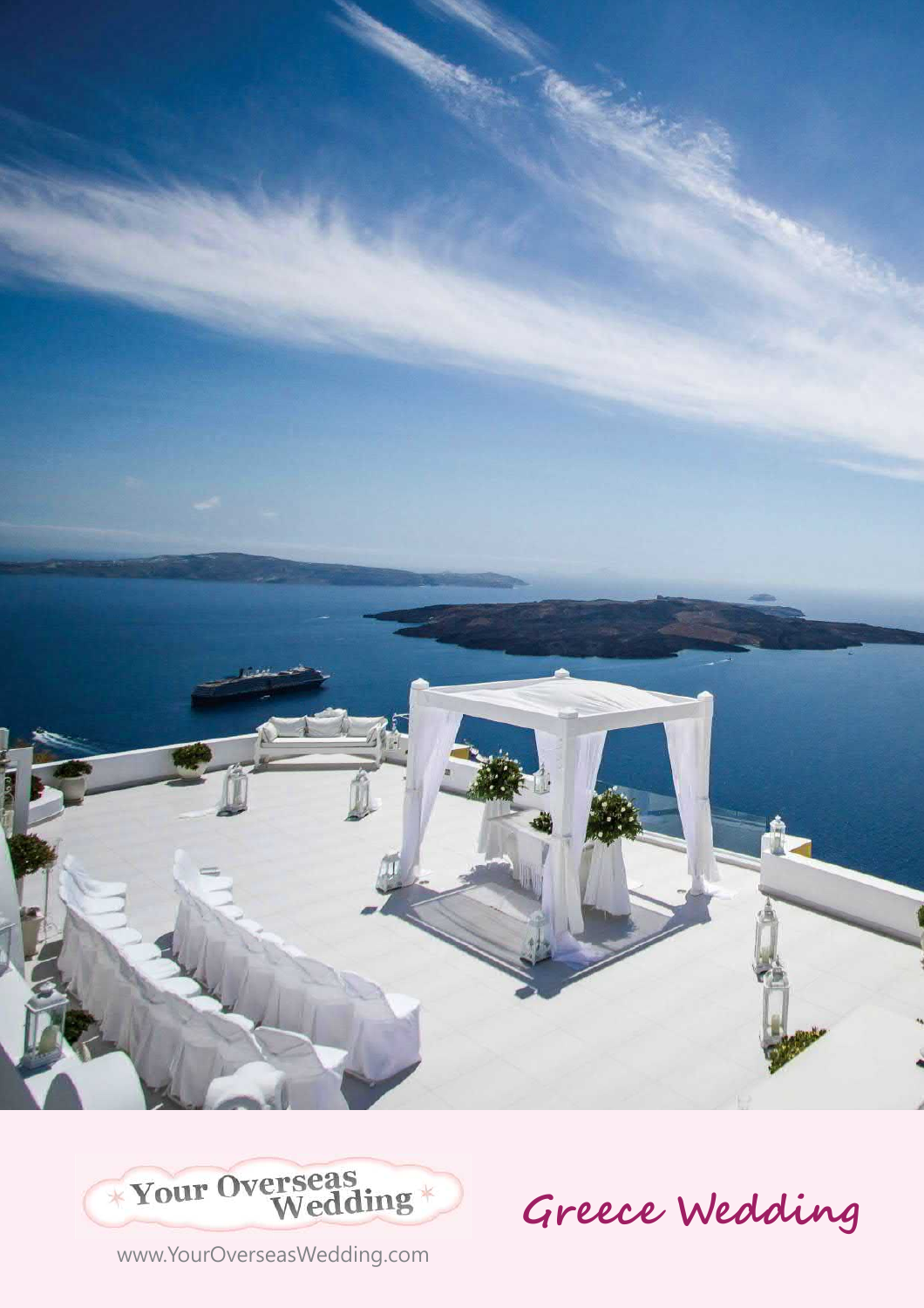## Greece

Santorini of Greece is a well-known European wedding resort. Along Aegean Sea are the world famous romantic Greek style white house and the unique blue rooftop church; this place is filled with historical sites and spectacular natural volcanic landscape. Unlike traditional church ceremony, couples could indulge themselves in a golden sunset and the quiet romance just above sea level, and make the eternal love promise in the Greek style garden on the gorgeous mountain cliff.







## **Wedding Package**

Carefree wedding booking and logistics arrangement Rental of wedding gown, tuxedo and costume accessories (7 Days) Rental of wedding accessory with necklace, earring and headdress Experienced onsite wedding coordinator for supervision Graceful bridal hair and make up service Beautiful bouquet and boutonniere for bride and groom(Fresh flower) Graceful floral decoration for the wedding location Wedding Music Premium photo shooting service (around 150 pcs) DVD containing all high resolution digital photo Symbolic/Legal wedding certificate English speaking celebrant Petals shower Hotel and chapel two way transportation for wedding couple